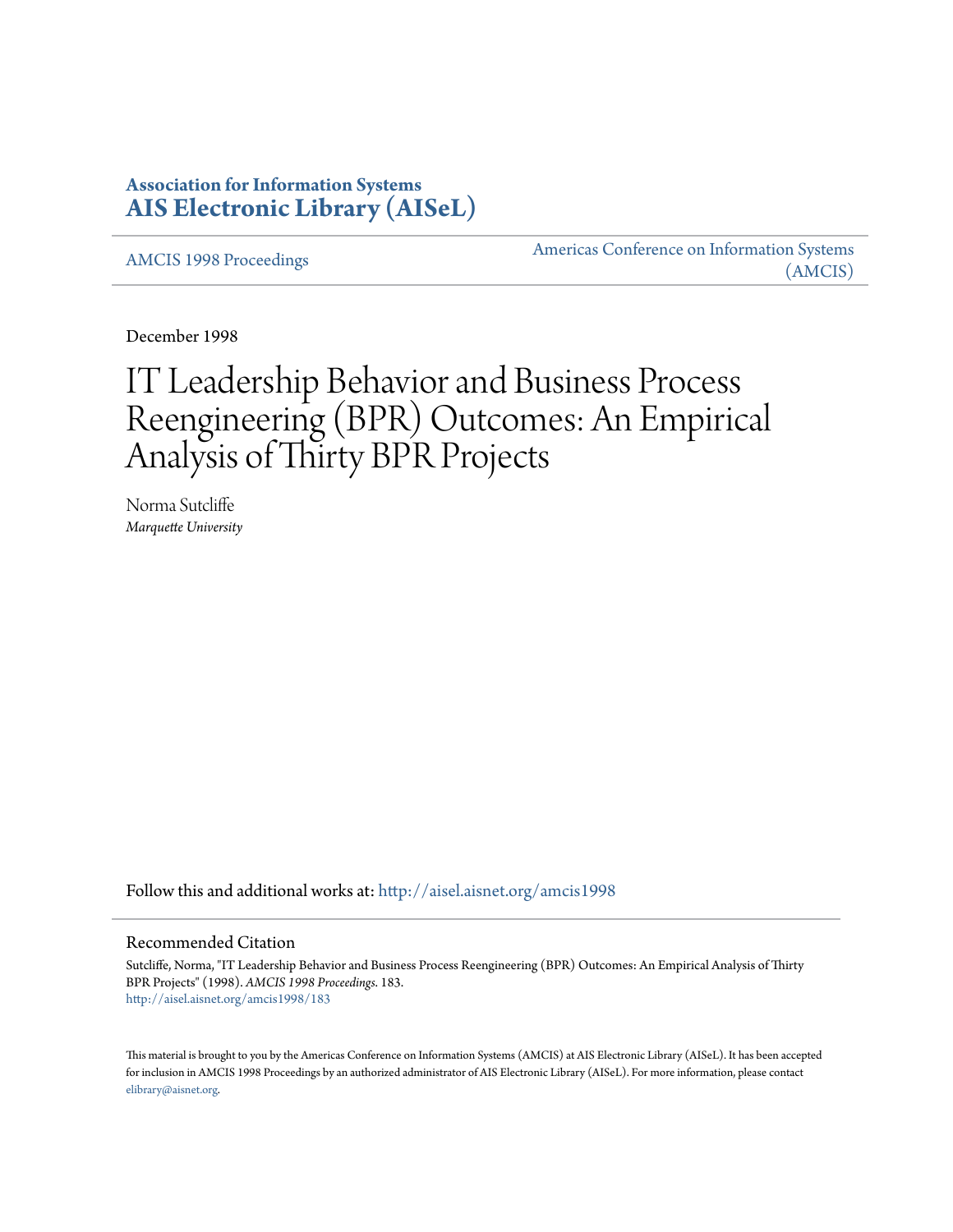# **IT Leadership Behavior and Business Process Reengineering (BPR) Outcomes: An Empirical Analysis of Thirty BPR Projects**

## **Norma Sutcliffe**

Marquette University

#### **Abstract**

*The breakdown of leadership is a frequent cause for the high failure rate of business process reengineering (BPR). BPR implementation requires a top-down, directive leadership style. Yet, it also requires the management of motivated, skilled people doing non-programmable tasks for which a non-directive leadership style is most suited. This creates an inherent conflict for BPR leaders on choosing the appropriate style to use. Applying the Leadership Effectiveness framework (Flamholtz 1986, 1990), this study conducted in-depth empirical analyses on the relationship between IS leadership behaviors and BPR outcomes for 30 BPR projects. Survey results found that successful BPR leaders use leadership styles that fit the situation better. Also, successful BPR leaders balance their efforts between meeting the needs of the people doing the work and the needs of the work being done. The results of this research provide guidelines for both leadership practices and empirical research.*

#### **Introduction**

Although BPR has been proclaimed the "single best hope" for restoring competitive advantage, even advocates estimate that 50% to 70% of all BPR efforts fail. While some projects fail from poorly formulated strategy, a breakdown in leadership is typically cited as the major cause of these BPR failures (e.g., Hammer and Champy 1993). Yet, the message to leaders embarking on BPR is inherently conflicted. The assertion is that BPR is a top-down phenomenon where a directed, committed leadership is critical for success particularly in the implementation phase conflicts with the nature of BPR implementation. It is highly non-programmable requiring people who are highly motivated and independent. Actually, there is evidence of a potential conflict between the nature of the BPR and the style of leadership typically used. What is, then, the optimal leadership style that will result in successful BPR projects? Unfortunately, few theoretical analyses and systematic guidelines offer insight to scholars and practitioners.

#### **Theory of Leadership**

The first research on leadership looked at the *traits* of successful leaders and compared those traits to those of other less successful leaders. When researchers found no consistent patterns in the attributes, or traits, of successful leaders, their attention turned to the *behavior* of leaders. Later when the velocity of change in organizations significantly accelerated, researchers returned to examining the *attributes* of leaders. Researchers labeled as *transformational* leaders those who were successful in managing their organizations through *radical* change. In contrast, researchers labeled as *transactional* leaders those who lead people through only *incremental* change.

Most leadership studies are now using this last model (Bass 1985). However, this model has several additional shortcomings as a tool for examining BPR behavior. The transformational leadership framework does not examine the role leaders play in facilitating teamwork and interactions between interested parties so common goals are accomplished. Moreover, there is a high intercorrelation between the facets of both forms of leadership (Waldman et al. 1990) which suggests that transformational leadership builds on transactional leadership. That means that transformational leaders are always transactional leaders, but transactional leaders are only sometimes transformational leaders. This suggests that everyone is a transactional leader. Finally, Yammarino and Dubinsky (1994) viewed that transformational leadership is "only in the eyes of the beholder — what one individual perceives differs from what others perceive." Lastly this model assumes the leader has line management authority for dispensing rewards and punishments which is problematic on many BPR projects.

Therefore, another framework on leadership may be much more appropriate for research on the relationship between leadership and innovations enabled by information technology such as BPR. This framework (Flamholtz 1986, 1990) looks at what leaders *do* and under what circumstances they do it. In addition, this framework does not assume that the leader has authority to dispense rewards and punishments. This study tests the framework in an environment of accelerated change.

#### **Theoretical Framework**

Drawing on contingency theory, the Leadership Effectiveness framework (Flamholtz 1986, 1990; hereafter LE framework) is based on the notion that no single style is effective in all situations. Rather the situation determines the style that will most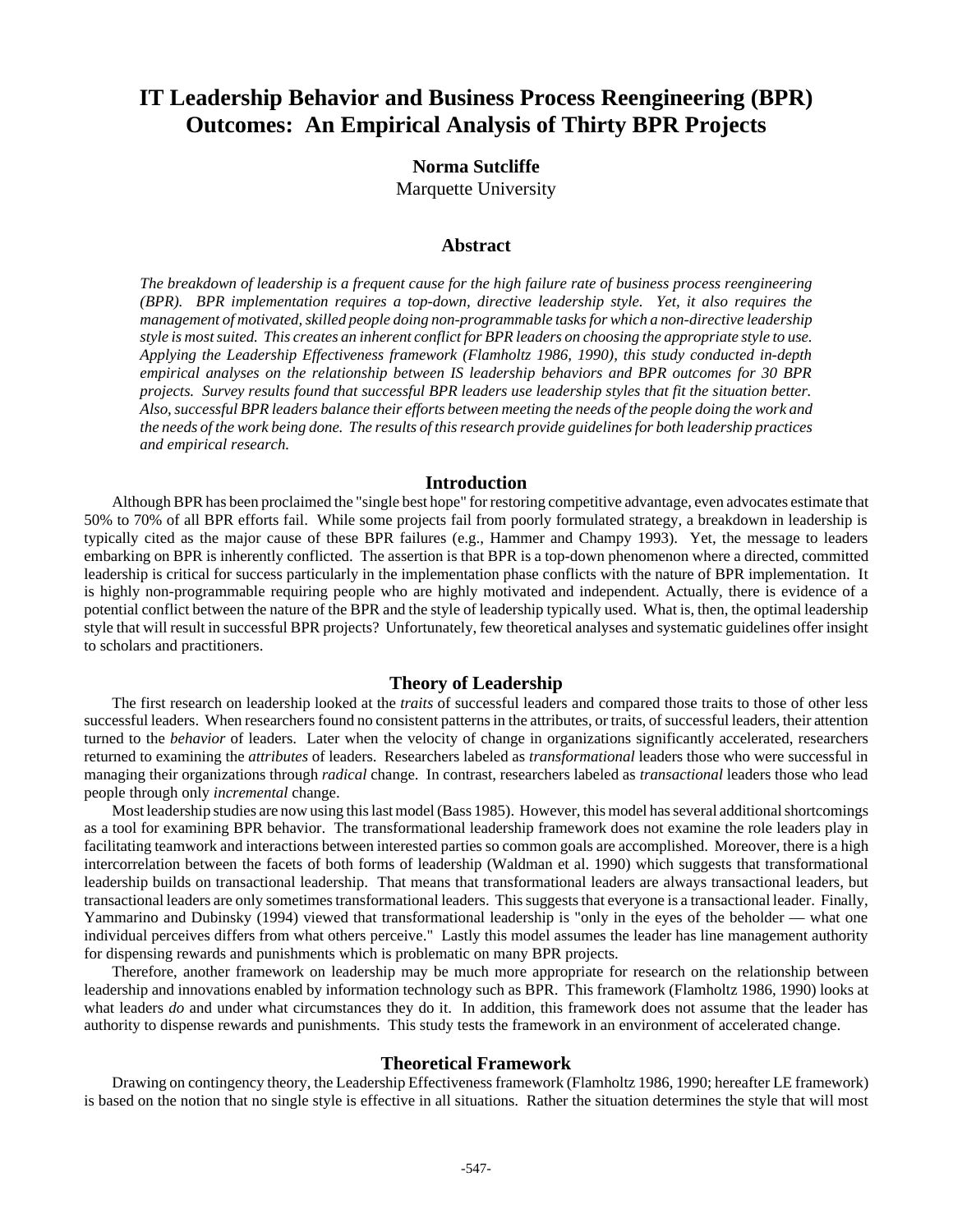likely be effective (Fiedler 1967; Fiedler and Chemers 1984; Hersey and Blanchard 1984). The overview of the LE framework is shown in Figure 1.



**Figure 1. Leadership Effectiveness Framework**

This framework has several advantages. It does not assume that for some leaders their sole source for influencing behavior is contingent rewards. Likewise, it does not assume that personal traits such as charisma and intellectual stimulation are essential prerequisites for effective leadership. Rather, it looks at the behavior of leaders in the tasks they perform, the style they use, and the situational factors. It draws from several tested traditional research streams: leadership styles (Likert 1961, 1967; Tannenbaum and Schmidt 1958), leadership tasks (Bowers and Seashore 1966), situational leadership (Hersey and Blanchard 1984), and contingency leadership (Fiedler 1967).

Flamholtz hypothesized that the situational factors of potential for job autonomy and task

programmability explain 80% to 90% of the style-situation fit, a critical factor in leadership effectiveness. Therefore, it is hypothesized that leaders, or champions, of successful reengineering projects have a better style-situation fit than leaders of unsuccessful projects.

H1: There is significant difference in the style-situation fit of successful BPR leaders and unsuccessful BPR leaders.

The framework states that both orientations, task and people, are present in effective leaders. Therefore, for optimal performance the emphasis that is placed on the performance of leadership tasks is split evenly between two types of tasks. The first type is geared towards the work to be done (goal emphasis and work facilitation). The second type is geared towards the needs of the people doing the work (interaction facilitation, supportive behavior, and personnel development). When leaders handle problems by performing leadership tasks in both orientations, leaders reinforce their influence on those being lead. An indirect indication is that many of the BPR problems could be influenced by leadership tasks of both orientations. Thus:

**H2:** There is significant difference in the emphasis successful BPR leaders place on the task and people

dimensions (orientations) and the emphasis unsuccessful BPR leaders place on the dimensions.

Many studies (e.g., Popoff and Brache 1994) have stressed the need for committed leadership by the champion. Leadership is needed throughout the reengineering project, not just in its beginning. Many cite the lack of consistent leadership behavior as the major cause for failure.

**H3:** There is significant difference in the consistency of leadership task performance between successful and unsuccessful BPR leaders.

#### **Method**

Data were collected from 30 BPR projects using a two-step survey questionnaire. Survey participants were sought from randomly selected 2,000 IT executives who were subscribing to an IT-oriented magazine, and from BPR leaders on an academically sponsored Internet mailing list. For informant bias concerns, BPR projects were evaluated by using one BPR leader (typically CIO) and several BPR members when possible. The convergence of their ratings was found to be high. The instruments were modified from previously validated instruments. Then the instruments were pretested by volunteers in the UCLA executive MBA program and in the case study site. In addition, I conducted a case study in BPR projects at a securities firm in California prior to survey administration.

Because the failure rate of BPR projects is so high, I assessed the degree of BPR leadership success (i.e., BPR success) at two levels: the attainment of overall BPR goals (comprehensive measurement) and the attainment of primary BPR goals (prioritized measurement). The syle-situation fit was assessed by the discrepancy between (a) the proportion among directive, interactive and non-directive leadership styles actually used, and (b) the proportion that the job autonomy and task programmability of BPR tasks dictate. The balance between task and people orientations was calculated by how much more the BPR leader actually worked on task management than people management. Finally, the consistency of leadership task types was determined by using a factor analysis on what tasks the BPR leader actually did. It identified three primary leader task types: "coach," "coordinator," and "counselor."

#### **Results**

Regressions were run to test the first hypothesis that the better the *style-situation fit* then the greater the BPR success as measured by its attainment of goals. The results support the hypothesis with  $\beta$  = .39 at  $\alpha$  < .05 when the BPR outcome is the